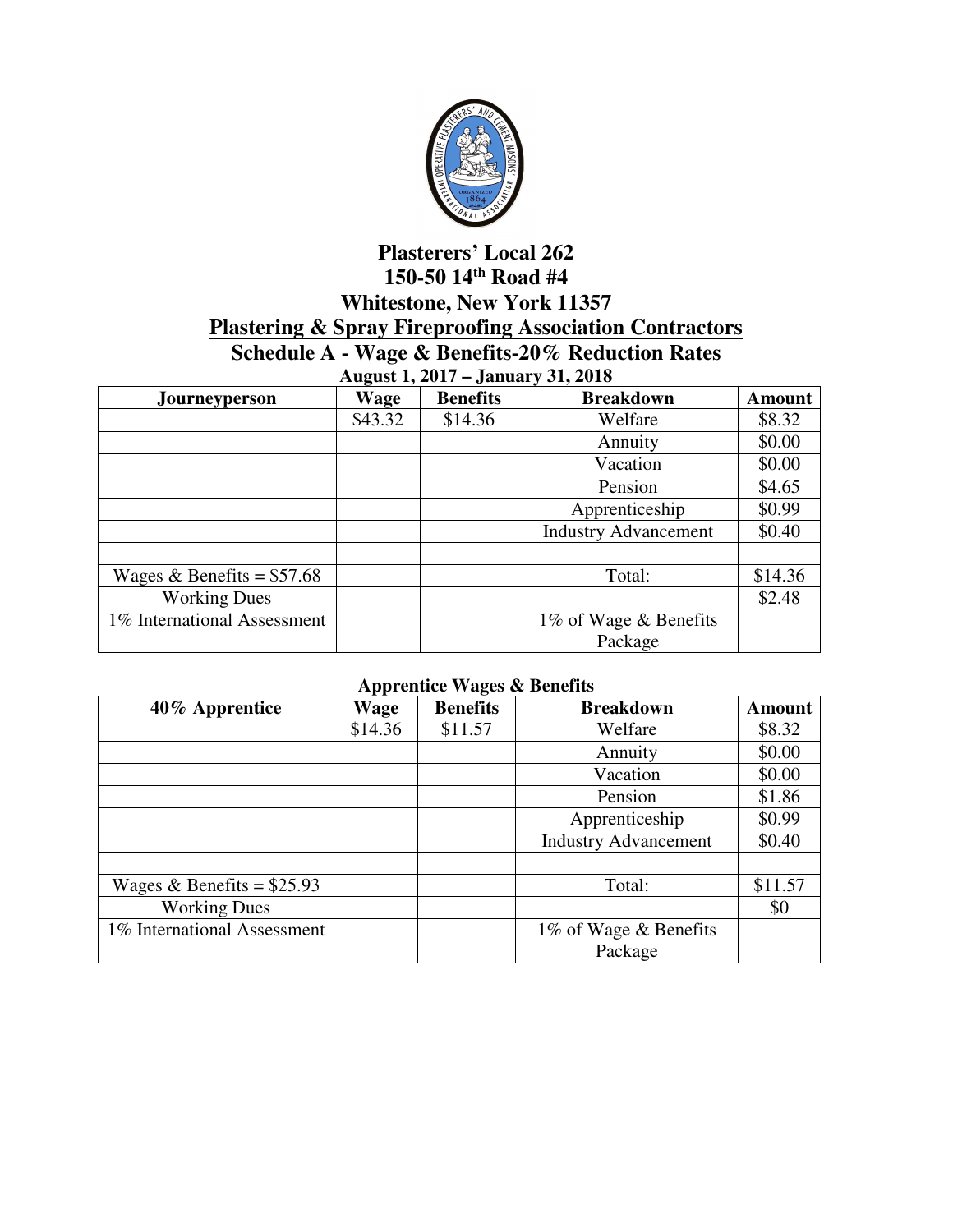| 45% Apprentice              | Wage    | <b>Benefits</b> | <b>Breakdown</b>            | <b>Amount</b> |
|-----------------------------|---------|-----------------|-----------------------------|---------------|
|                             | \$16.34 | \$11.80         | Welfare                     | \$8.32        |
|                             |         |                 | Annuity                     | \$0.00        |
|                             |         |                 | Vacation                    | \$0.00        |
|                             |         |                 | Pension                     | \$2.09        |
|                             |         |                 | Apprenticeship              | \$0.99        |
|                             |         |                 | <b>Industry Advancement</b> | \$0.40        |
|                             |         |                 |                             |               |
| Wages & Benefits = $$28.14$ |         |                 | Total:                      | \$11.80       |
| <b>Working Dues</b>         |         |                 |                             | \$0.94        |
| 1% International Assessment |         |                 | 1% of Wage & Benefit        |               |
|                             |         |                 | Package                     |               |

| 55% Apprentice              | Wage    | <b>Benefits</b> | <b>Breakdown</b>            | <b>Amount</b> |
|-----------------------------|---------|-----------------|-----------------------------|---------------|
|                             | \$21.12 | \$12.27         | Welfare                     | \$8.32        |
|                             |         |                 | Annuity                     | \$0.00        |
|                             |         |                 | Vacation                    | \$0.00        |
|                             |         |                 | Pension                     | \$2.56        |
|                             |         |                 | Apprenticeship              | \$0.99        |
|                             |         |                 | <b>Industry Advancement</b> | \$0.40        |
|                             |         |                 |                             |               |
| Wages & Benefits = $$33.39$ |         |                 | Total:                      | \$12.27       |
| <b>Working Dues</b>         |         |                 |                             | \$1.22        |
| 1% International Assessment |         |                 | 1\% of Wage & Benefit       |               |
|                             |         |                 | Package                     |               |

| 60% Apprentice              | Wage    | <b>Benefits</b> | <b>Breakdown</b>            | <b>Amount</b> |
|-----------------------------|---------|-----------------|-----------------------------|---------------|
|                             | \$23.59 | \$12.50         | Welfare                     | \$8.32        |
|                             |         |                 | Annuity                     | \$0.00        |
|                             |         |                 | Vacation                    | \$0.00        |
|                             |         |                 | Pension                     | \$2.79        |
|                             |         |                 | Apprenticeship              | \$0.99        |
|                             |         |                 | <b>Industry Advancement</b> | \$0.40        |
|                             |         |                 |                             |               |
| Wages & Benefits = $$36.09$ |         |                 | Total:                      | \$12.50       |
| <b>Working Dues</b>         |         |                 |                             | \$1.36        |
| 1% International Assessment |         |                 | 1% of Wage & Benefit        |               |
|                             |         |                 | Pavkage                     |               |